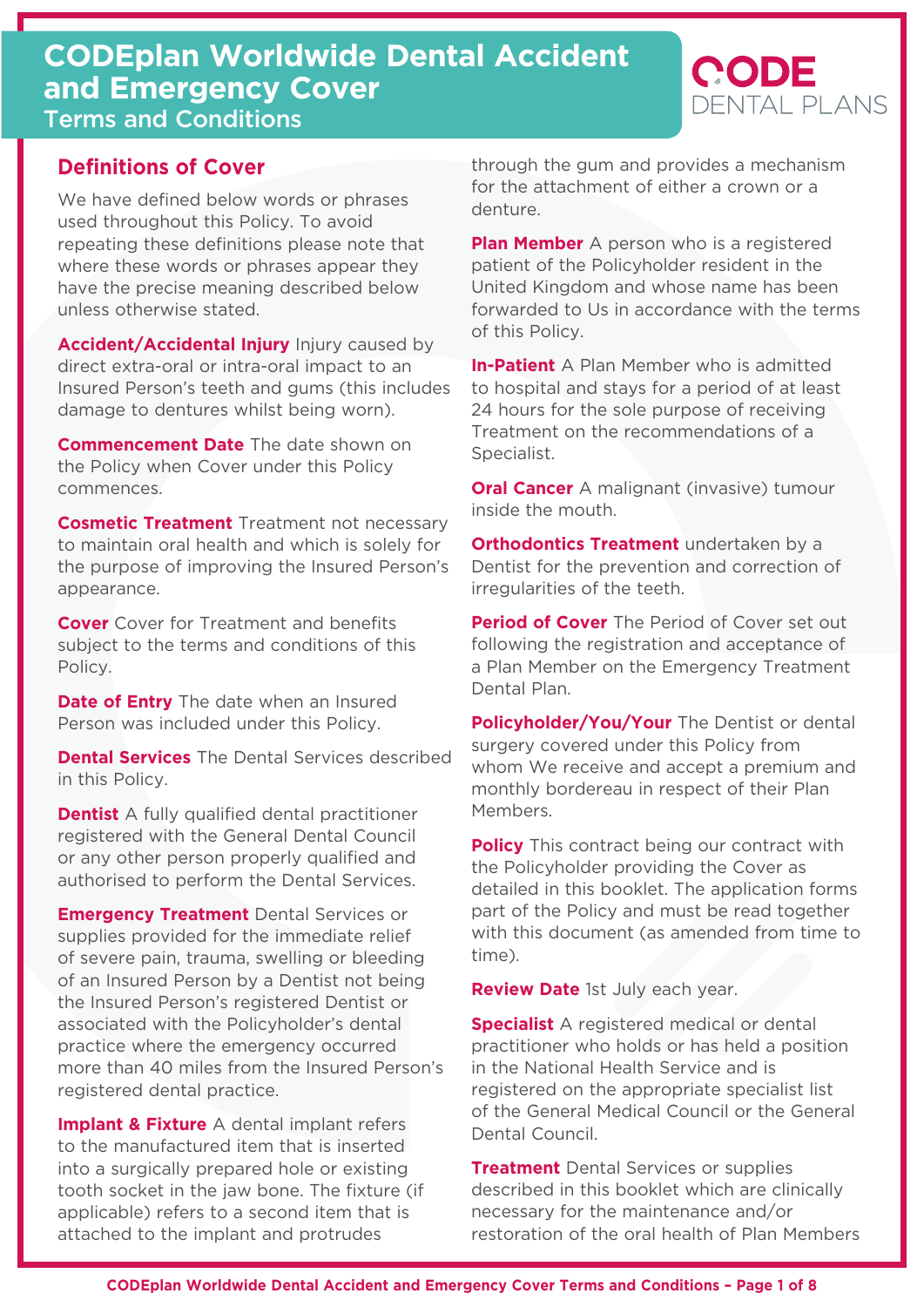#### *Definitions of Cover continued…*

provided that such services are:

- a) Provided by a Dentist
- b) Provided in accordance with accepted standards of dental practice
- c) Received by Plan Members during a Period of Cover

**United Kingdom** This comprises England, Scotland, Wales, Northern Ireland, The Channel Islands and the Isle of Man.

**We/Our/Us/Insurer** Syndicate 2001 at Lloyd's, London, for and on behalf of MS Amlin Underwriting Limited.

## **Worldwide Dental Accident and Emergency Cover**

The purpose of this Policy is to provide Plan Members with Dental Services as described hereafter during the Period of Cover for Treatment of dental conditions by a Dentist at a dental surgery. We will pay benefits up to the maximum value shown provided that such Treatment is clinically necessary and received by the Insured Person during the Period of Cover.

## **Section 1. Emergency Treatment Benefits**

If a Plan Member requires and receives Emergency Treatment outside a 40 mile radius from the Plan Member's registered dental practice and the Treatment is administered by a Dentist who is neither the Plan Member's registered Dentist nor associated with the Plan Member's dental practice We will pay up to the following specified limits for temporary dental Treatment up to £400 per incident subject to a maximum of £800 per Policy year. Any subsequent treatment required after the initial appointment is specifically excluded.

#### **Policy Limits**

- a) Examination and report to include all necessary smoothing and polishing of teeth and treatment of sensitivity up to £45 per incident
- b) Radiographs up to £30 per tooth
- c) Fillings
	- i. Amalgam small (1 surface) up to £40 per tooth
	- ii. Amalgam medium (2 surfaces) up to £60 per tooth
- iii. Amalgam large (3+ surface) up to £75 per tooth
- iv. Composite small (1 surface) up to £65 per tooth
- v. Composite medium (2 surfaces) up to £80 per tooth Composite – large (3+ surfaces) up to £95 per tooth
- d) Extractions
	- i. First tooth up to £50
	- ii. Per additional tooth up to £25 per tooth
	- iii. Surgical extraction up to £200 per tooth
- e) Root extirpation to include dressing and any associated treatment of acute infection
	- i. 1 canal up to £45 per tooth
	- ii. 2 canals up to £50 per tooth
	- iii. 3 or more canals up to £70 per tooth
- f) Treatment of acute infection (not associated with endodontic therapy) to include incising of abscesses and treating infected sockets up to £35 per incident
- g) Investigation and dressing first tooth up to £25. Per tooth thereafter up to £10
- h) Re-cement crown or inlay up to £45 per unit
- i) Re-cement bridge up to £55 per unit
- j) Construction and fitting of Temporary Crown up to £65 per unit
- k) Temporary bridge up to £150 per unit
- l) Arrest of abnormal haemorrhage including aftercare and associated suture removal up to £75 per incident
- m) Removal of sutures placed by another practitioner up to £30 per incident
- n) Adjustment to denture up to £30 per incident
- o) Repair of denture up to £50 per incident
- p) Any other Emergency Treatment not otherwise specified under this policy up to £70 per incident
- q) Evening, weekend and Bank Holiday where treatment is provided outside the treating Dentist's normal surgery hours, call-out fees up to £110 per incident, or advice by telephone up to £25 per incident

#### **Exclusions to Section 1**

Dental Treatment administered by the Plan Member's registered dental practice or any practitioner covering for the Plan Member's registered dental practice or any dental practice within a 40 mile radius of the Plan Member's registered dental practice, other than in respect of 'q' above.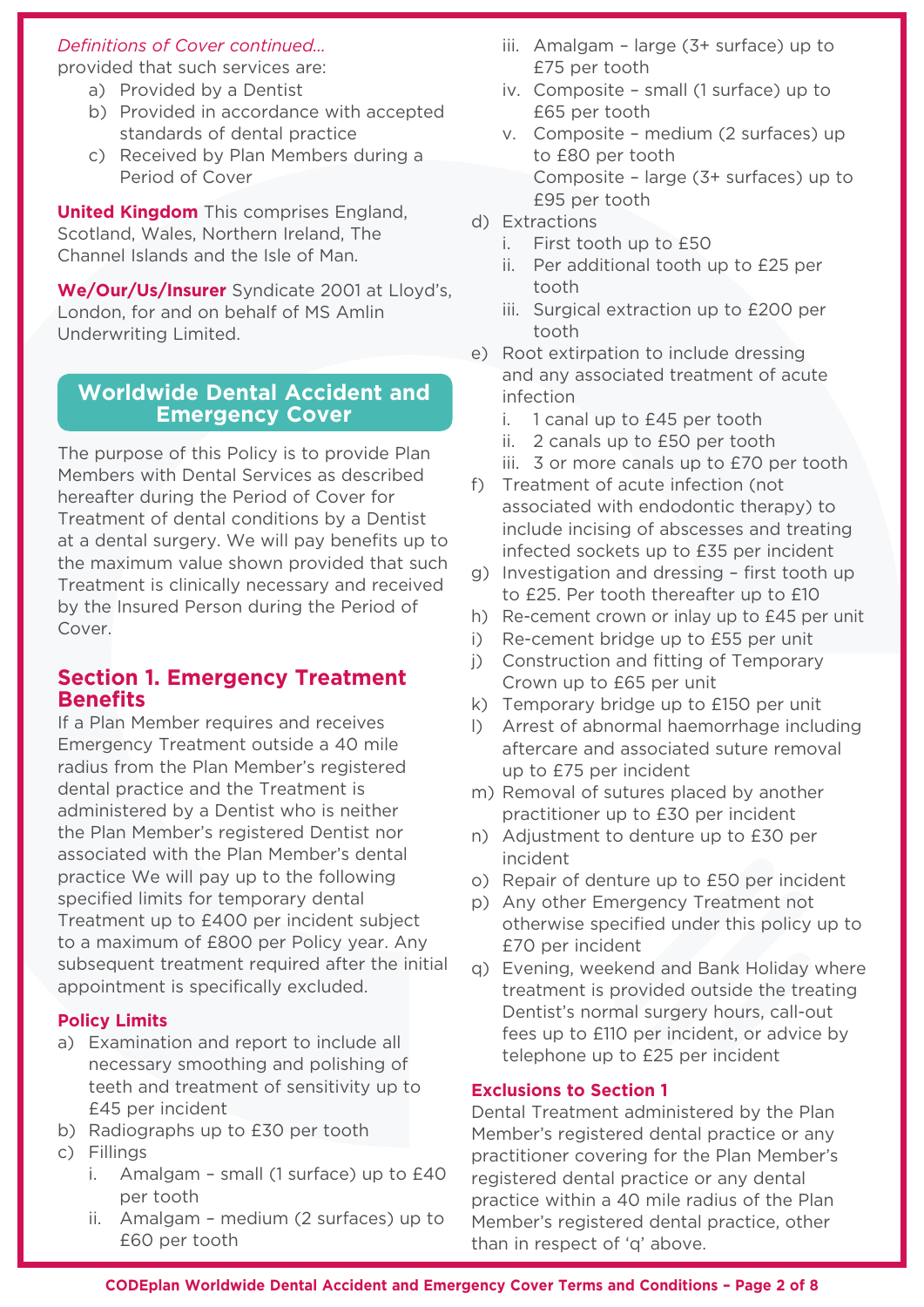## **Section 2. Accident Treatment Benefits**

For the costs of dental Treatment (including prescription charges) received by the Plan Member in connection with a dental injury affecting their Sound and Natural Dentition or denture which occurs after the Commencement Date, We will pay up to the following specified limits for permanent Treatment (including appropriate temporary coverage) up to a maximum of £10,000 per dental injury. Treatment must be carried out by the Plan Member's registered Dentist unless in an emergency.

Please see the definition of Emergency Treatment as earlier.

#### **Extra-oral Trauma**

### **Policy Limits**

- a) Crowns
	- i. Porcelain jacket up to £410 per unit
	- ii. Ceramic bonded up to £445 per unit
- b) Metal bonded porcelain crown up to £440 per unit
- c) Bonded metal/porcelain bridge work up to £430 per retainer up to £400 per pontic
- d) Full metal crown up to £320 per unit
- e) All metal bridge work up to £430 per retainer up to £400 per pontic
- f) Laboratory constructed adhesive bridge up to £285 per retainer up to £235 per pontic
- g) Laboratory constructed adhesive facing or veneer up to £400 per unit
- h) Permanent denture
	- i. Acrylic up to £430 per denture
	- ii. Metal up to £640 per denture
- i) Temporary denture following tooth loss where required up to £185 per incident
- j) Laboratory made temporary bridge following tooth loss (where required) up to £150 – per incident
- k) Emergency and other treatment following dental injury not otherwise specified up to £350 per incident
	- i. Root canal treatment incisor up to £250 per incisor
	- ii. Root canal treatment canine up to £250 per canine
	- iii. Root canal treatment premolar up to £255 per premolar
	- iv. Root canal treatment molar up to £400 per molar
- l) If a Plan Member does not have Enhanced Implant Cover we will pay towards the

cost of clinically required implants up to the value of the equivalent bridgework within the specified benefit limits above or replacement implants up to £1,400

## **Intra-oral Trauma**

### **Policy Limits**

- a) Treatment carried out on a non–restored tooth up to £150 per incident
- b) Fixed bridge repair up to £150 per incident
- c) Adhesive Bridges and Veneers re-cementing work only up to £50 per incident
- d) All other treatments carried out on a restored tooth up to £50 per incident

Damage must be notified to Us within 30 days and must be apparent within seven days of the accident.

#### **Conditions to Section 2**

Where Treatment involves replacing any crown, bridge facing, veneer or denture, benefit shall be paid according to the cost of a replacement of similar quality within the limits of the Policy.

#### **Exclusions to Section 2 Extra-oral Trauma**

- 1. We will not be liable for Treatment directly or indirectly consequent upon:
	- i. Normal wear and tear
	- ii. Injury whilst participating in boxing, martial arts, rugby, hockey and shinty (other than school rugby/shinty/ hockey) unless appropriate mouth protection is worn
	- iii. Injury caused otherwise than by direct extra-oral impact
	- iv. Damage which is not apparent within seven days of the date of impact resulting in dental injury
	- v. Damage to dentures occurring other than whilst being worn

#### **Exclusions to Section 2 Intra-oral Trauma**

- i. Normal wear and tear
- ii. Injury whilst participating in boxing, martial arts, rugby, hockey and shinty (other than school rugby/shinty/ hockey) unless appropriate mouth protection is worn
- iii. Damage which is not apparent within seven days of the date of incident resulting in dental injury
- iv. Damage to dentures occurring other than whilst being worn
- v. Any claim in respect of the use of any sports mouthguards or other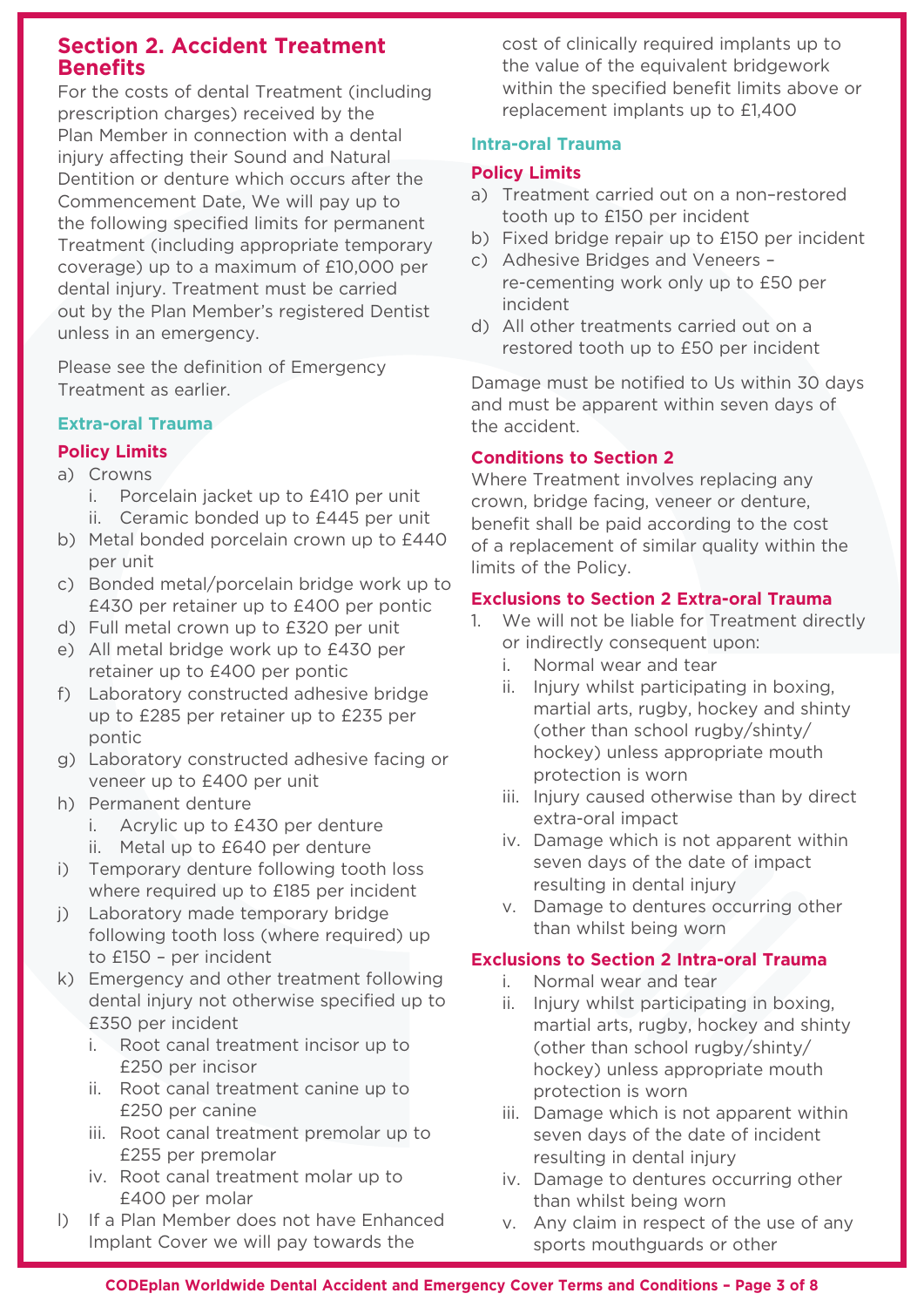#### *Definitions of Cover continued…*

removable protective appliance or removable orthodontic appliance or braces

We will not pay for any costs incurred by a Plan Member more than 18 months after the date of Accident.

# **Section 3. Hospital Benefit**

If a Plan Member is admitted to hospital as an In-Patient as a result of a dental condition, We will pay £50 for each complete 24 hours the Plan Member remains in hospital under the care of a Specialist up to a lifetime maximum of 365 days.

## **Exclusions to Section 3**

- 1. No payment will be made under this section if a payment is made under section 4 – Oral Cancer
- 2. We will not pay for more than ten days of hospital benefit during any Period of Cover

# **Section 4. Oral Cancer**

If a Plan Member is diagnosed with Oral Cancer We will pay the Plan Member for treatment costs of up to a lifetime limit of £12,000.

We will only pay this sum for Oral Cancer once the Plan member has been referred to a Specialist by their general practitioner or Dentist.

#### **Conditions to Section 4**

- 1. Benefit under this section will only be paid once per Plan Member and thereafter cover under the Policy will cease and no refund of premium will be payable by Us
- 2. Benefit under this section in respect of the Plan Member will only be paid when Oral Cancer is diagnosed by a Specialist in Oral Cancer Treatment within the United Kingdom

#### **Exclusions to Section 4**

This section does not cover:

- 1. Oral Cancer diagnosed before the Plan Member joined the Emergency Treatment Plan
- 2. Cancer or tumours of the throat or any other cancers
- 3. Oral Cancer which is related in any way to an HIV infection
- 4. Oral Cancer resulting from chewing tobacco products (including betel nut juice)
- 5. Reimbursement for any charges or fees including charges for consultation or tests for invasive/non-invasive tumours
- 6. Any Oral Cancer resulting from failure to follow medical advice
- 7. Incidents unless diagnosed by a Specialist in Oral Cancer Treatment, following referral by a general practitioner or Dentist
- 8. Subsequent claims if the Plan Member has already received benefit under this section. After payment under this section, such Cover will cease and no refund of premium will be payable by Us

## **General Exclusions**

In respect of all sections, benefits will not be available for:

- 1. Treatment which a Dentist is unable to provide due to circumstances beyond the control of such Dentist and/or
- 2. Services or supplies which are not described in this Policy
- 3. Cosmetic Treatment
- 4. Services, supplies or drugs which are experimental in nature, or not normally supplied by a dental practice
- 5. Dispensing and providing prescription drugs (unless they are antibiotics needed for Emergency Treatment)
- 6. Orthodontics
- 7. Any Treatment resulting from self inflicted injury
- 8. Any Treatment resulting from participation in any illegal or un-lawful activity
- 9. Any charges for the completion of the claim form or the submission of a claim
- 10. Dental Implants unless clinically necessary
- 11. Any costs associated with the administration of general anaesthetics
- 12. Charges incurred by the Plan Member resulting from broken appointments
- 13. Any Treatment which was prescribed, planned, diagnosed as necessary or is currently taking place at the Commencement Date
- 14. Treatment, care or repair to teeth, gums, mouth or tongue in relation to "mouth jewellery"
- 15. Damage caused by tooth brushing or other oral hygiene procedures

Injury whilst participating in contact sports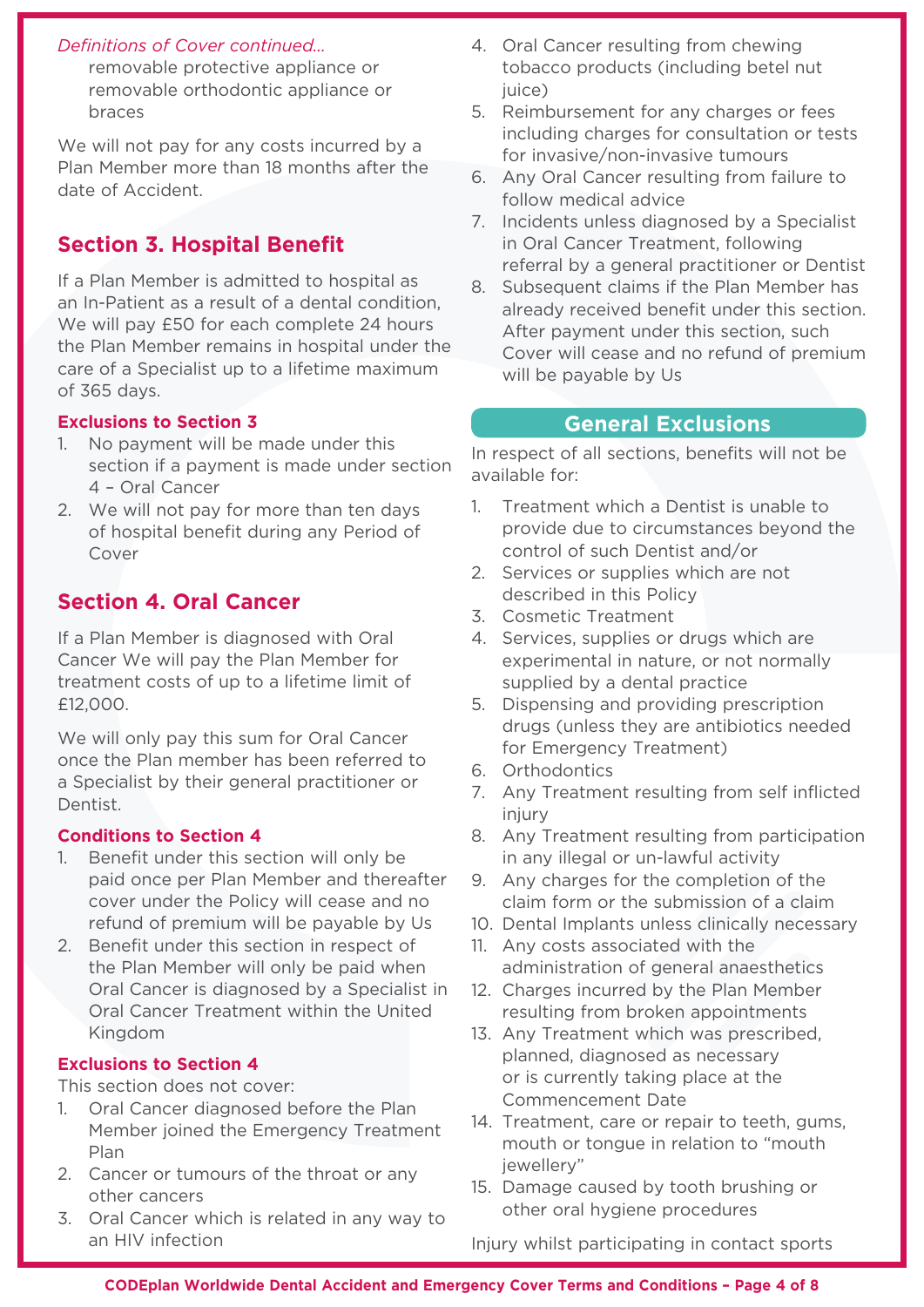#### *General Exclusions continued…*

including but not limited to boxing, martial arts, rugby, hockey, and shinty unless appropriate mouth protection is worn

- 16. Reimbursement for travelling expenses or telephone calls
- 17. Mouthguards, gum shields or any other dental appliances unless in conjunction with a dental injury

## **General Conditions**

The following conditions apply:

**1. Compliance with Policy Terms** Our liability under this Policy will be conditional upon each Plan Member complying with its terms and conditions and the Policyholder paying or agreeing to pay the premium to Us

#### **2. Change of Risk**

The Policyholder must inform Us, as soon as reasonably possible, of any changes relating to Plan Members(such as address or other personal details) which affect information given in connection with the application for Cover under this Policy

#### **3. Policy Duration and Payment**

- a) The Policy shall be for one year and may be continued subject to the terms in force at the time of each Review Date
- b) If the Plan Member obtains cover after the Commencement/Review Date, the Period of Cover shall be for the period up until the following Review Date and annually renewable thereafter
- c) The premium payable shall be that prevailing generally at the Commencement Date or if later, the appropriate Review Date
- d) The premium payable may be changed by Us from time to time. However, this Policy will not be subject to any alteration in payment rates generally introduced until the next Review Date

#### **4. Cancellation**

- a) The Policy will be cancelled if a Plan Member no longer meets the eligibility criteria of the Dental Plan
- b) This Policy will be cancelled automatically upon non-payment of the premium
- c) Whilst We shall not cancel this Policy because of eligible claims made by any Plan Member We may at any time terminate a Plan Member's Cover or subject his/her Cover to different terms if he/she or the Policyholder has at any time:
- i) Misled us by mis-statement or concealment
- ii) Knowingly claimed benefits for any purpose other than as are provided for under this Policy
- iii) Agreed to any attempt by a third party to obtain unreasonable financial gain to Our detriment
- iv) Otherwise failed to observe the terms and conditions of this Policy or failed to act with utmost good faith
- v) If We cancel the Policy or any Plan Member's cover We shall give the Policyholder 30 days notice sent by first class post to their last known address. If We do so, they may be entitled to a proportionate refund of premium

#### **5. Claims Procedure**

- a) It is a condition of the Policy that all claims are accompanied by a fully completed claim form and a fully itemised printed receipt from either the Policyholder or the Dentist administering Treatment detailing:
	- i) Treatment administered and date of Treatment
	- ii) Fully itemised fee breakdown
	- iii) Dentist's registration details and practice address. The completed form and receipts should be returned to DENIS UK Limited, PO Box 6833, Basingstoke, Hampshire, RG24 4PR
- b) Reimbursement is available only if the Treatment is provided by a Dentist
- c) If Treatment costs are likely to exceed £200 the Plan Member must call 0800 633 5037 to obtain Our prior approval
- d) If any benefit is provided or any payment is made under this Policy as a result of an action by a third party then the Plan Member must:
	- i) Give Us full details of the potential claim against a third party
	- ii) Allow Us to pursue any loss under this Policy at Our expense
	- iii) Help Us to take legal action if We ask the Plan Member to
- e) In the event that the Plan Member has received Emergency Treatment in accordance with Section 1 – Emergency Treatment Benefits of this Policy, any Treatment costs shall be paid direct to the Plan Member up to the specified limits stated in this Policy.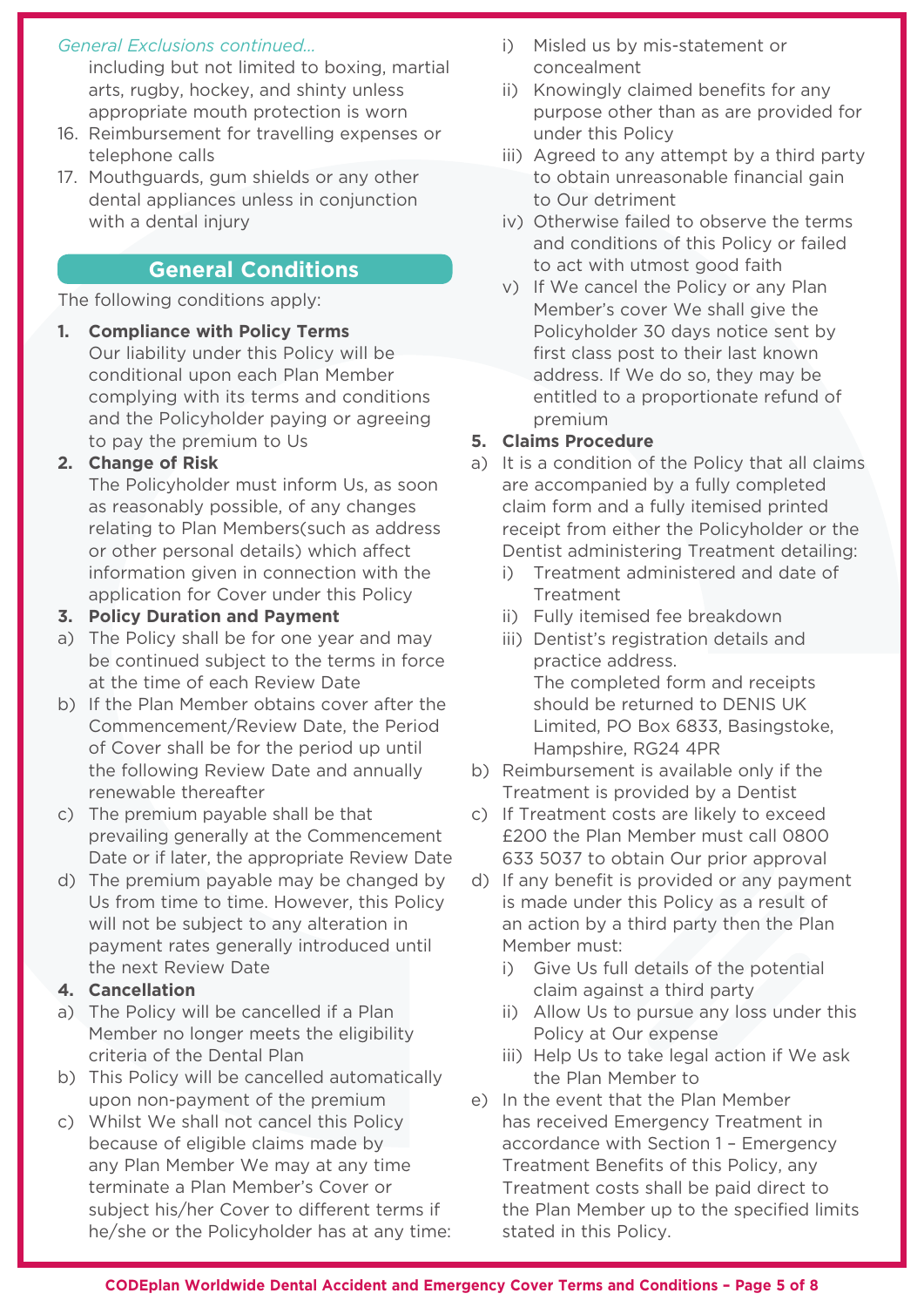#### *General Conditions continued…*

## **6. Claims Notification**

All claims must be notified (and supporting documentation supplied) within 30 days of the date of completion of an item of Treatment. We will not be liable in respect of any claim notified late.

## **7. Hospital Benefit**

The Plan Member must obtain at their own expenses from their Dentist confirmation of the period of hospitalisation and if requested, any further information to confirm the validity of the claim.

#### **8. Overseas Emergency Treatment – Claims Procedure**

Subject to condition 7 above if a Plan Member requires Emergency Treatment when abroad they should simply obtain the Emergency Treatment needed and ask for the invoice to be written in English and on return to the UK forward it to DENIS UK Limited, PO Box 6833, Basingstoke, Hampshire RG24 4PR. Any fees for the translating of foreign documents into English for the purposes of claims settlement or administration shall be charged to the Plan Member and deducted from the claim settlement. Claim reimbursement will be in Sterling at the equivalent UK benefit scale using the exchange rate in force at the date of the claim settlement.

## **9. Accidents – Claims Procedure**

Subject to condition 7 above in the event of the Plan Member needing Treatment following an Accident or a sports injury, the Plan Member must inform DENIS UK Limited by calling 0800 633 5037 within 7 days of the Accident or as soon as reasonably possible. We may require confirmation of the Accident and Treatment before agreeing to any extra reimbursements necessary.

## **10. Arbitration**

When there is a dispute over the amount to be paid for a claim under this Policy, the dispute must be referred to an arbitrator to be agreed between the Policyholder and Us in accordance with the law at the time. When this happens, a decision must be made before the Policyholder can take any legal action against Us.

## **11. Alteration**

We may alter any of the terms of this Policy at any Review Date. Details of the change will be advised to the Policyholder at such time.

# **12. Fraudulent or Unfounded Claims**

If any claim under this Policy is in any respect fraudulent or unfounded all benefit paid and/

or payable in relation to that claim shall be forfeited and (if appropriate) recoverable by Us. **13. Waiver**

Waiver by Us of any term or condition of this Policy will not prevent Us from relying on such term or condition afterwards.

## **14. Settlement of Claims**

All settlements will be made by direct bank transfer to the nominated payee as detailed in Section 5 of the claim form.

## **15. Other Insurances**

Without prejudice to any other right or remedy We may have against any third party, if there is any other insurance covering any of the same benefits the Policyholder must disclose or procure that the relevant Insured Person discloses the same to Us. We shall not be liable to pay or contribute more than Our rateable proportion. Any payment or contribution over and above such liability shall be at Our absolute discretion and shall be without prejudice to this condition.

## **Complaints Procedure**

If You have any questions or concerns about Your Policy or the handling of a claim You should, in the first instance, contact:

Post: Complaints Department, Denis UK Limited, PO Box 6833, Basingstoke, Hampshire, RG24 4PR Telephone: 0800 633 5037 or +44 (0) 203 6996 581 from outside the UK. Email: assistance@denisuk.com

In the event that You remain dissatisfied and wish to make a complaint, You can do so at any time. Making a complaint does not affect any of Your legal rights.

If Your complaint cannot be resolved within two weeks, or if You have not received a response within two weeks, You are entitled to refer the matter to Lloyd's. Lloyd's will then conduct a full investigation of Your complaint and provide You with a written final response. Lloyd's contact details are:

Post: Complaints, Lloyd's, Fidentia House, Walter Burke Way, Chatham Maritime, Chatham, Kent, ME4 4RN Telephone: +44 (0) 20 7327 5693 Fax: +44 (0) 20 7327 5225 Email: complaints@lloyds.com

Details of Lloyd's complaints procedures are set out in a leaflet "Your Complaint – How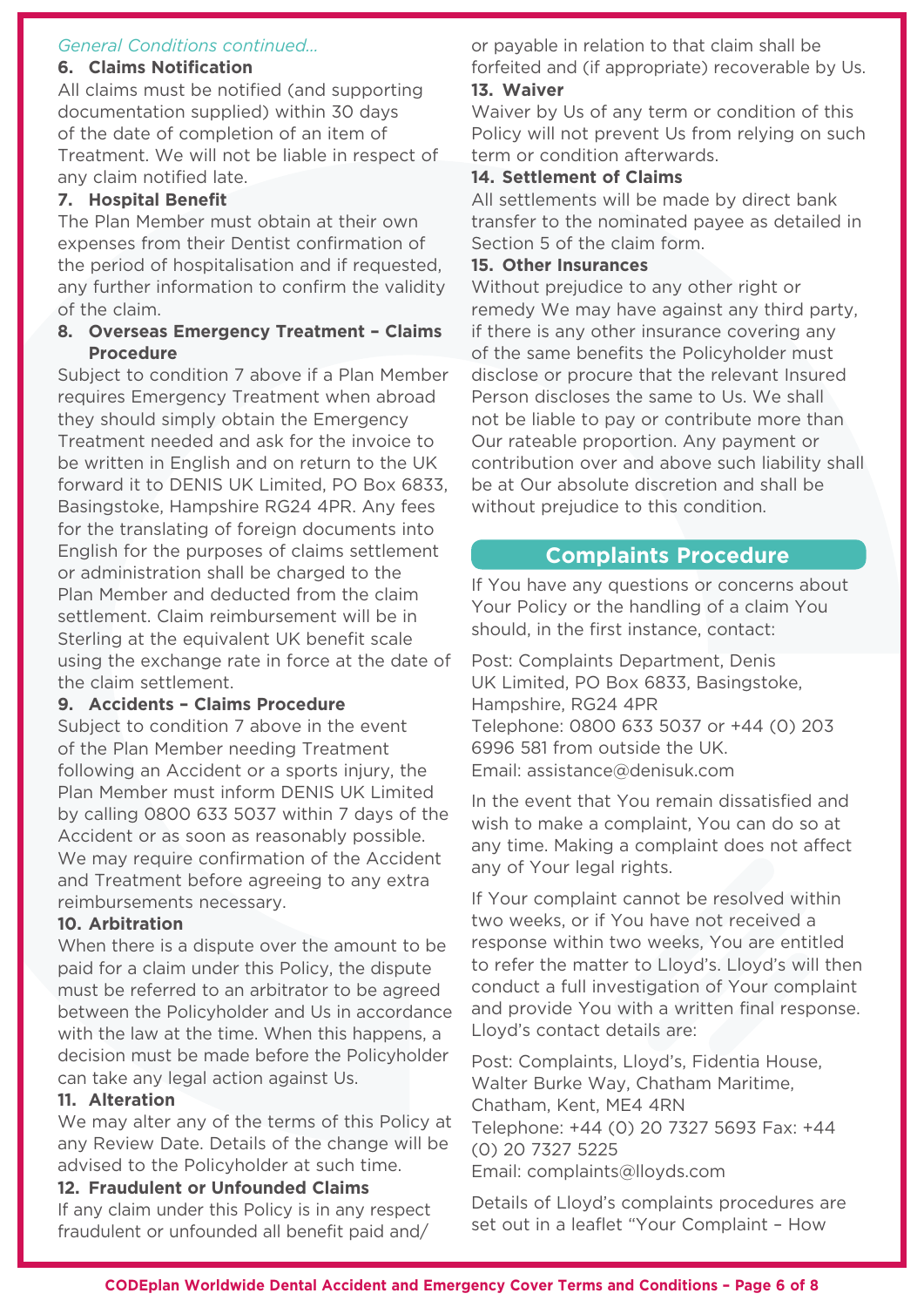#### *Complaints Procedure continued…*

We Can Help" available at www.lloyds.com/ complaints and are also available from the above address.

If You remain dissatisfied after Lloyd's has considered Your complaint, or if You have not received a written final response within eight weeks from the date that Denis UK received your complaint, You may be entitled to refer Your complaint to the Financial Ombudsman Service who will independently consider Your complaint free of charge. Their contact details are:

Post: The Financial Ombudsman Service, Exchange Tower, London, E14 9SR Telephone: (Fixed): 0800 0234567 Tel (Mobile): 0300 1239123 Tel (Outside UK): +44 (0) 20 7964 0500 Fax: +44 (0)20 7964 1001 Email: complaint.info@financial-ombudsman. org.uk

Website: www.financial-ombudsman.org.uk Please note:

- You must refer Your complaint to the Financial Ombudsman Service within six months of the date of the final response.
- The Financial Ombudsman Service will normally only consider a complaint from a business that has an annual turnover of less than 2 million Euros and fewer than 10 employees.

## **Data Protection**

#### **How we use the information about you**

As an insurer and data controller, We collect and process information about You so that We can provide You with the products and services You have requested. We also receive personal information from Your agent on a regular basis while Your Policy is still live. This will include Your name, address, health information, risk details and other information which is necessary for Us to:

- Meet Our contractual obligations to You;
- issue You this insurance Policy;
- deal with any claims or requests for assistance that You may have;
- service Your Policy (including claims and Policy administration, payments and other transactions); and,
- detect, investigate and prevent activities which may be illegal or could result in Your Policy being cancelled or treated as if it never existed.

Some of the personal information that You provide may be sensitive information. This includes details about Your health or medical records. Your consent will need to be given before collecting and processing Your sensitive information.

Please note that We may not be able to sell You an insurance Policy or deal with a claim if You do not agree to Us processing relevant sensitive information.

In order to administer Your Policy and deal with any claims, Your information may be shared with trusted third parties. This will include members, Denis UK Limited, Iceni International Limited and The Collinson Group, contractors, investigators and claims management organisations where they provide administration and management support on Our behalf. Some of these companies are based outside of the European Union where different data privacy laws apply. In these circumstances, We have strict contractual terms in place, including the model legal terms defined by the European Union to make sure that Your information remains safe and secure.

We will not share Your information with anyone else unless You agree to this, or We are required to do this by Our regulators (e.g. the Financial Conduct Authority) or other authorities.

#### **How we store and protect your information**

All personal information collected by Us is stored on secure servers which are either in the United Kingdom or European Union.

We will need to keep and process Your personal information during the period of insurance and after this time so that We can meet Our regulatory obligations or to deal with any reasonable requests from Our regulators and other authorities.

We also have security measures in place in Our offices to protect the information that You have given Us.

#### **How you can access your information and correct anything which is wrong**

You have the right to request a copy of the information that We hold about You. If You would like a copy of some or all of Your personal information please contact Us by email or letter as shown below:

Email address: assistance@advantagehealth. uk.com